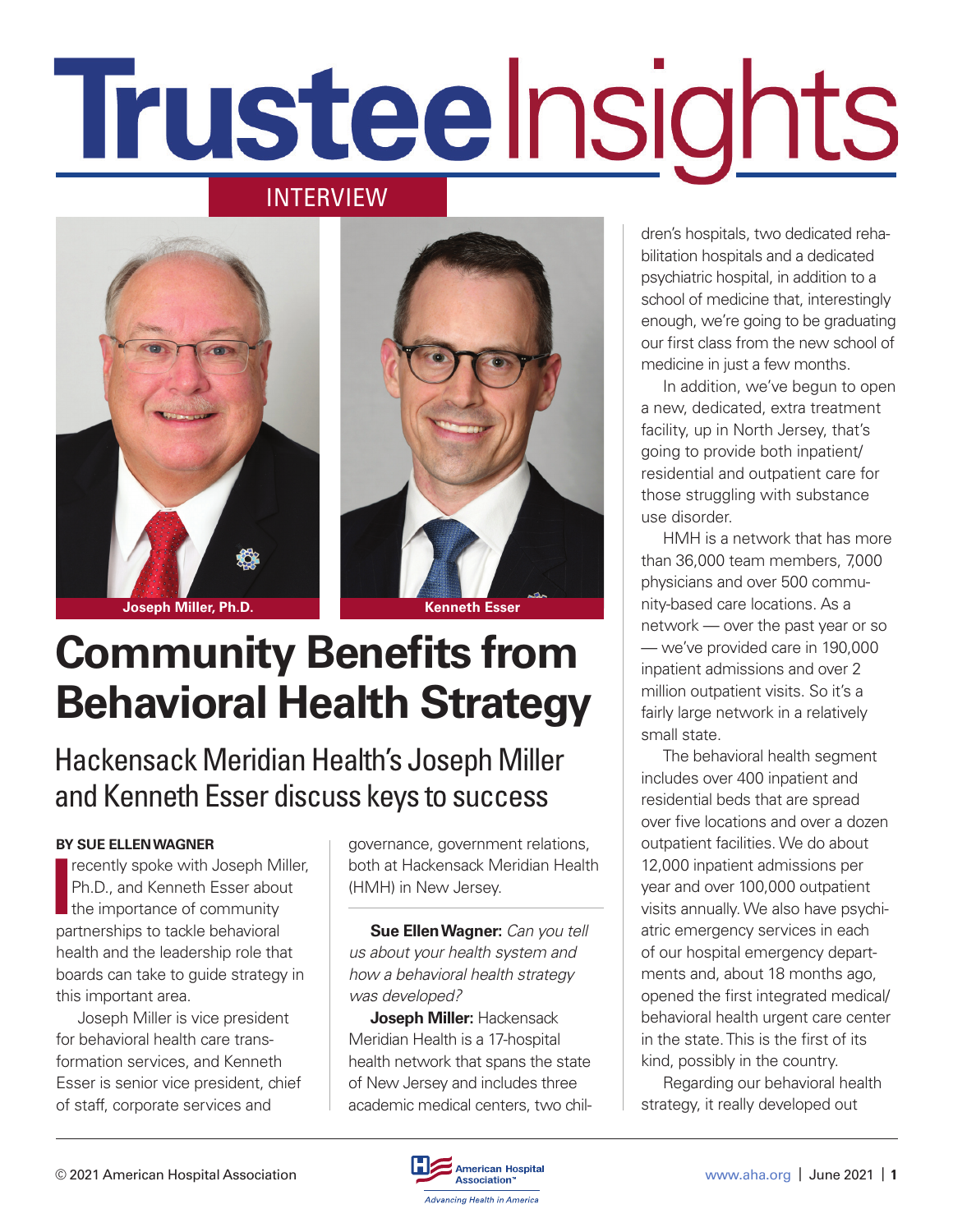#### **Trustee** Insights.

of our core mission which is to support the communities that we serve. HMH came to be where it is today through a series of mergers and acquisitions/partnerships, and each of the entities that became Hackensack Meridian Health ultimately had some level of behavioral health services available. So, for instance, Carrier Clinic has a history of providing behavioral health services since 1910, and many of our outpatient behavioral health centers got their start in the 1960s with the federal Community Mental Health Act. Candidly, it helps with our strategy to have a CEO — Bob

Garrett — who completely understands and embraces the need for providing behavioral health services to the community and the critical need for hospitals and health networks to integrate behavioral health into their overall health care strategy. It's taking care of the whole person physically, spiritually and emotionally, and we see that in just about all of our programs.

Our CEO, Mr. Garrett, is a very passionate behavioral health champion who speaks nationally and internationally on the topic. With that kind of support and history and network services to work with, the strategy evolves itself as we continually assess and understand community need.

**Wagner:** *Please describe the board's role in this strategy.*

**Kenneth Esser:** It began when we first completed the merger with Carrier Clinic, and in a lot of

respects, that merger was not just about the facility itself or the bricks-and-mortar of Carrier Clinic, but it was about bringing in behavioral health experts that would be able to integrate these behavioral health services from our hospitals in Bergen County, all the way down to Ocean County.

As Dr. Miller and the team developed the coordinated approach, the strategy did as well. There are really three different entities that you have to know for getting the support it received. The first is the Carrier Clinic board itself, which is focused on behavioral health services. Some

It involves all of the major decisionmakers from our board entities, went through our committee and went through the board specifically designated to these behavioral health issues, to really get buy-in from across the network and across the different experiences that are represented for our board members. **Kenneth Esser**

> of the folks come from a Carrier Clinic background while others come from a Hackensack Meridian Health background, but their primary focus is on the Carrier Clinic campus and behavioral health services overall and advancing those issues.

The other entity that was critical in developing this is a strategic planning committee, which is composed of a collection of different board members and committee members, to evaluate the strategy — and ultimately endorse the strategy from a networkwide, strategic perspective. The committee members are able to look at a variety of different strategic opportunities for the organization, not just issues concerning behavioral health and the Carrier Clinic.

Then, ultimately, all of this rolls up to our network board, which provides oversight and final approvals. What's really great about this is that it involves all of the major decision-makers from our board entities, went through our committee and went through the board specifically designated to

> these behavioral health issues, to really get buy-in from across the network and across the different experiences that are represented for our board members.

> **Wagner:** *Can you highlight the role that the community health needs assessment played in this strategy? Please elaborate on the community partnerships that have been critical to the organization's behavioral health strategy.*

**Miller:** The community health needs assessment provides us with a forum for our community partners, as well as residents in the community, to identify and analyze the most pressing community health needs. The process provides an opportunity to work collaboratively within our hospital network, and prioritizes those unmet needs and develops plans to address them.

Over the course of the CHNA,

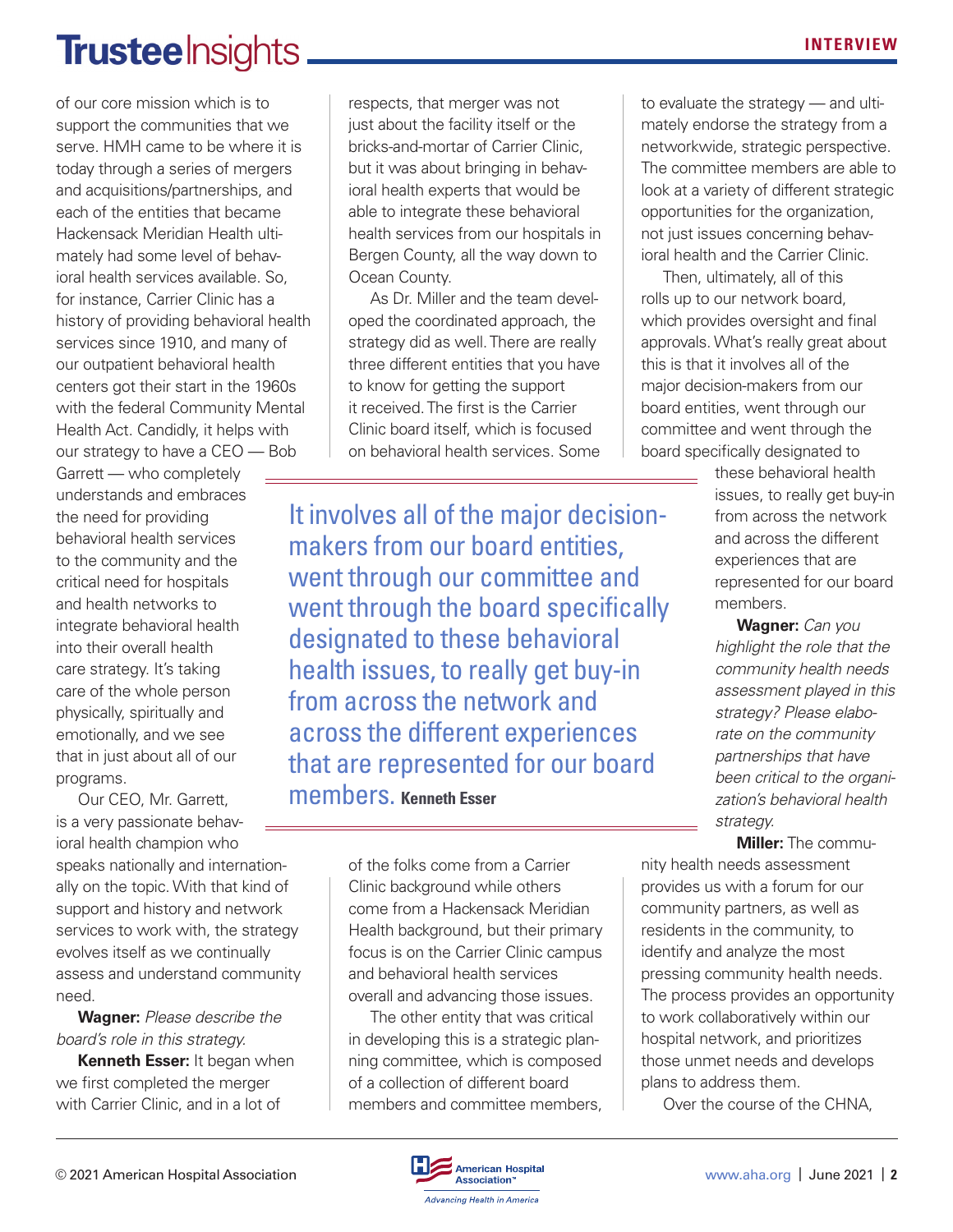### **Trustee** Insights

we're in touch with hundreds of community partners across the state and thousands of residents taking part in our survey. So, not surprisingly to anybody, that data from the CHNA shows an alarming trend and worsening mental health status. In 2006, for instance, about 8.3% of our community rated themselves as either in fair or poor mental health. And in 2019, that number increased to over 17%. That is almost a10% increase and a metric that we're not happy to see.

Moreover, 75% of our key infor-

mants rated mental health as a major problem in their community. Sadly, of no surprise, is that two of the greatest needs identified recently are in the areas of child and adolescent mental health and addiction. I'm sure we can all appreciate that, in the era of COVID-19, these needs are increasing significantly as a result of social isolation and just

having your whole routine turned upside down. As a result, HMH has a multifaceted strategy to address these concerns, including providing increased access to needed services and providers, screening and referring patients for undiagnosed mental health issues, training all of our team members in Mental Health First Aid/Psychological First Aid, as well as joining with community partners to reduce the stigma associated with mental health through community education and engagement.

Again, COVID has really challenged just about all of us, whether you're a community member or a

provider of health care services, and exacerbated many mental health issues. In terms of how we address these issues and how we partner, one of the things that I've experienced in my 16 years here is that there's an appreciation that we, as an organization, as we evolve, don't have to be the providers of every single behavioral health or substance use disorder service and program that's needed in the community. What we do appreciate is that we have to be able to identify services and entities that are out

We've found that some of our most effective and impactful programs and services that we've developed over the years have been born out of these strategic community partnerships, just by understanding the need. **Joseph Miller**

> there that can provide the service and do it well.

For instance, if a provider meets our standards for quality and is a match for us culturally, we'll reach out and suggest some kind of a partnership. It absolutely does not need to be a formal merger or acquisition, but it can take the form of an affiliation that works for each of us and meets the needs of our patients and families. Likewise, the community entities need access to the higher-end medical services that we provide. Equally important is to identify community resources and entities that provide services other than behavioral health that can address many of the social determinants of health issues that we all face on a daily basis: issues such as housing, food insecurity, job support and other basic needs that can have a significant influence on the overall health status of our communities. Strategic partnerships like we're talking about are an avenue to meet those needs.

We also work very closely with state and local government, private and public payers, and other entities such as public and private foundations and other community

supports. We've found that some of our most effective and impactful programs and services that we've developed over the years have been born out of these strategic community partnerships, just by understanding the need.

One that's been fairly well publicized and is incredibly effective is what we call our Pediatric Psychiatry Collaborative.

This program was born out of a partnership with the State Department of Health Division of Children and Family Services and then ultimately with the Substance Abuse and Mental Health Services Administration at the federal level. Essentially what we do is engage with pediatric primary care providers and teach those practices how to screen for potential behavioral health issues during well-child visits. This could be for kids from 18 months old, up to 21–22 years of age when people are still seeing their pediatricians. Once that screening is done, we then offer access to a care management

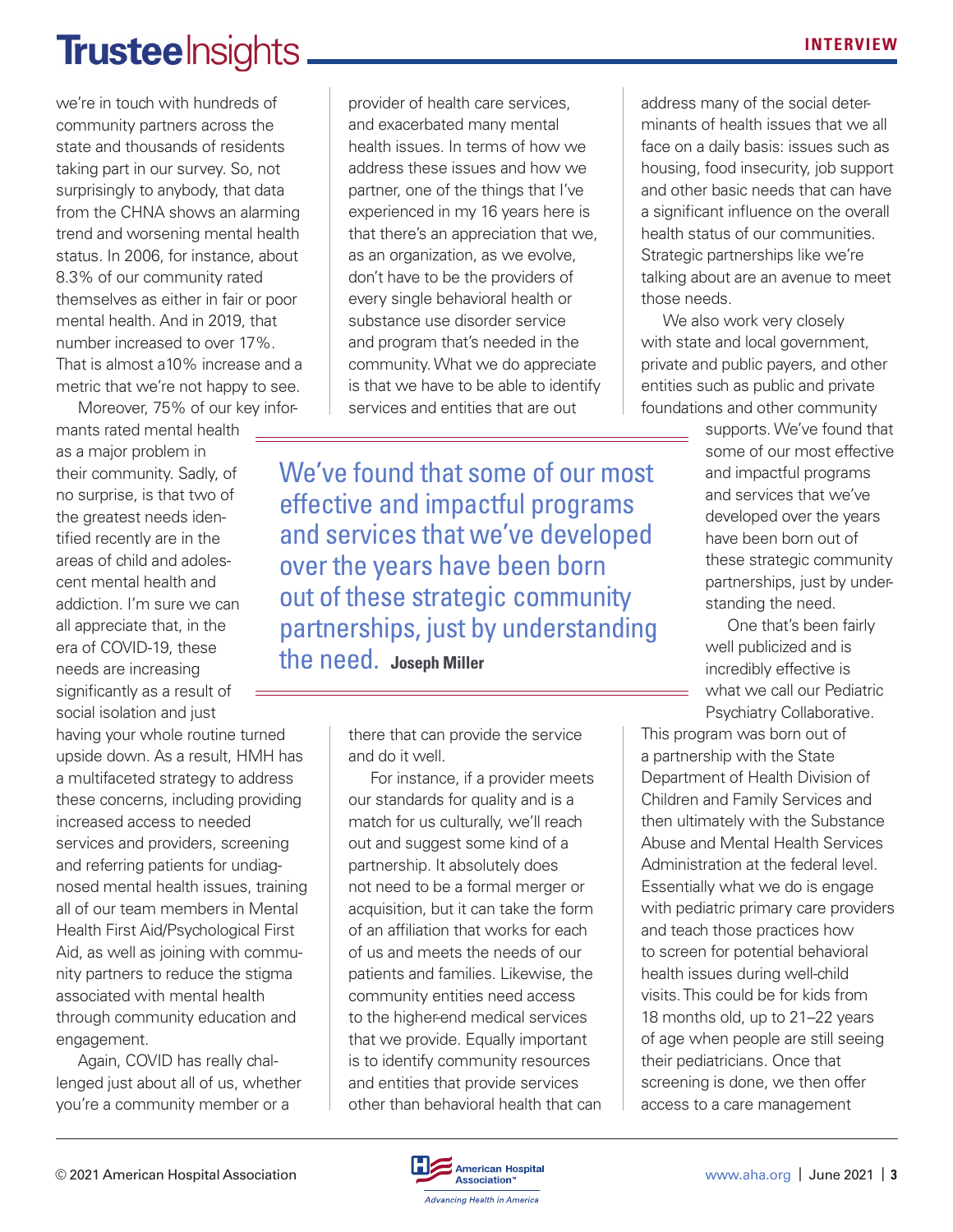## **Trustee** Insights

team comprised of social workers, psychologists, as well as board-certified child psychiatrists. For instance, if a pediatrician has concerns about a child that may have an attention deficit issue, prescribing psychiatric medications is not always an area of comfort for any kind of primary care doctor and certainly pediatricians. We offer immediate access to a child psychiatrist who could speak with the doctor, on demand while the patient and parent are at the office, and make recommendations: Is medication a consideration? Should it not be? Can we help with community referrals in the meantime? Then the pediatric office has an opportunity to refer that patient into our care management and we'll make sure that the child is getting the services they need.

The interesting part about this program is that it is now statewide, and our health system oversees it. We've partnered with five or six other health networks throughout the system — all of them are our competitors. It is something that is for the greater good and has just been an incredible service for the community, for our pediatricians and certainly for children. To date, we've screened over 200,000 kids in the state, and we just hope this keeps on going because it's been a great win for everybody.

Similar to that, we have integration of behavioral health services into our adult primary care practices. To date, we've been able to establish, through a telehealth platform, having licensed clinical social workers available to primary care physician offices. Again, if they screen an adult who they have any concerns about and would like a behavioral health consultation and referral, we're there for them, using a telehealth platform. This has been a much-welcomed initiative by our primary care doctors because you take that 15 minutes that most primary care doctors have for a patient visit and, if the patient presents with a behavioral health issue, that 15-minute visit could very quickly become a 30- or

When you have the support and vision from leadership that we have, these opportunities just present themselves. And you take them and you run with them, knowing full well that you're providing a great service to the community, which is what it's all about. **Joseph Miller**

> 45-minute visit. Unfortunately, there are often challenges in making referrals for behavioral health care in the community. Again, we give that resource and assurance, and we provide education and support, and, in the end, the patients and families are the ones who win.

The last thing I'll give for an example is that we've established a fairly comprehensive telehealth strategy for behavioral health. It's something that we've been looking at strategically for the past three years as part of our strategic plan, but the COVID-19 pandemic fast-forwarded it. Over the course of two to three weeks, we were able to transition 90% of our outpatient behavioral health and psychiatry practice into telehealth. That is something that continues today. We've leveled off at about 65% of our outpatient services provided via telehealth, but it's really helped us to better understand how to create access points for the community to obtain our services. As long as you know the policies and the payers continue to support this,

> I think this is going to change the direction of behavioral health and expand it to get the services to people who most need them and have challenges accessing it.

When you have the support and vision from leadership that we have, these opportunities just present themselves. And you take them and you run with them, knowing full well that you're providing a great service to the community, which is what it's all about.

**Wagner:** *Did the board have any influence on these partnerships? If yes, can you tell us more about that influence?*

**Esser:** It's very much all of our board members, committee members. We've got a bunch of different boards. I mentioned Carrier Clinic network board, and we even have a school of medicine board. So everybody's got their own unique experiences and relationships. It's all kind of one big family.

A lot of times, referrals come in from these different areas, or we are already talking with someone we have a relationship with. We can either use that to vet the company that we're talking to now and serve

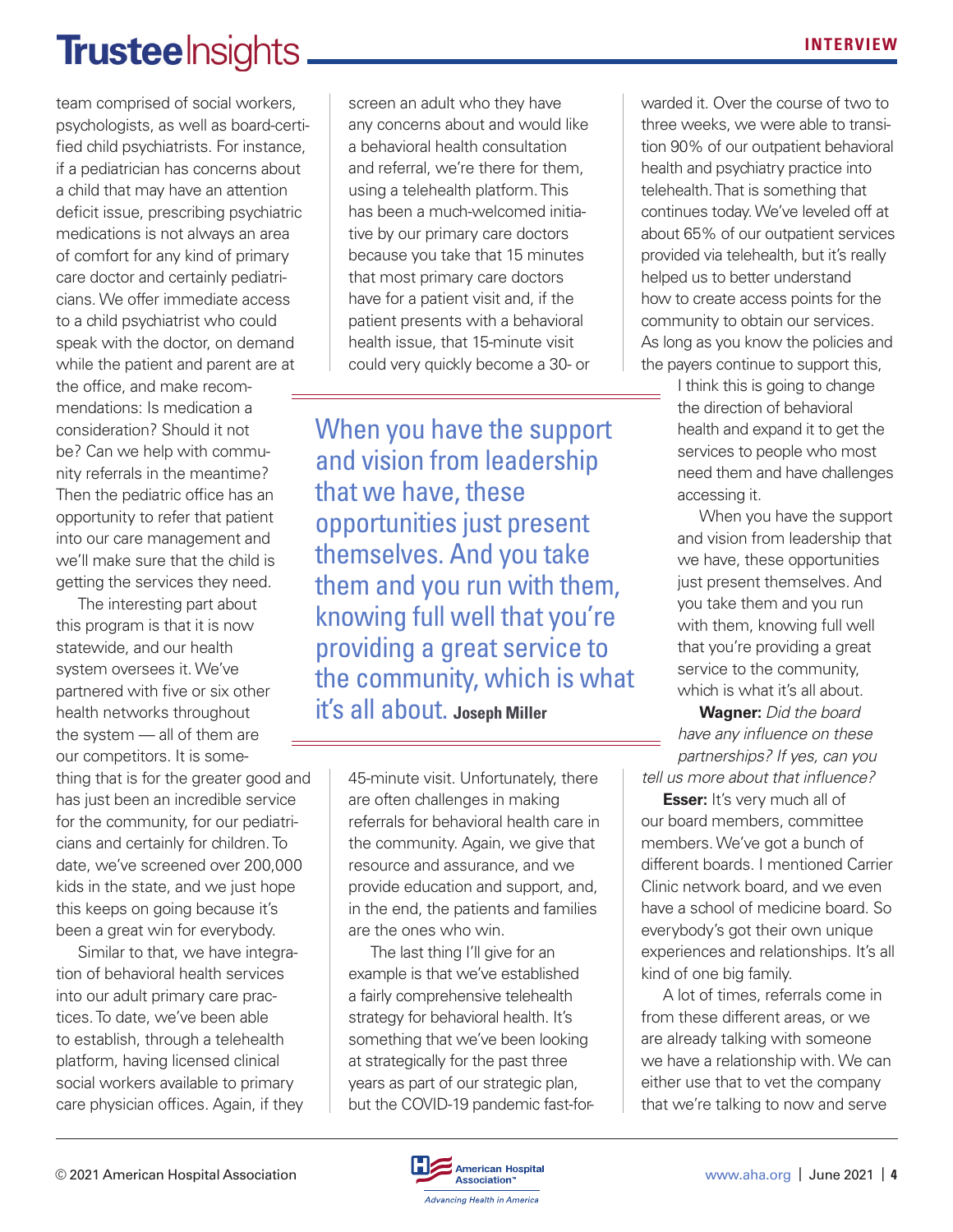### **Trusteelnsights**

as an important referral, or not, or as lead generation. There are a bunch of different ways that they ultimately come together, especially given how closely we work with all of our different boards and committee members through our work across our organization.

What's exciting about some of this work that we've been doing over the past year is it's about expanding access and making sure that our behavioral health services are ultimately universally accessible. We've got a long way to go in order to achieve that. So right now it's more accessible than it was. That's why we pursue different things like the Retreat and Recovery at Ramapo Valley [treatment center] up north in Bergen County, but also the urgent care facility across the street from Jersey Shore, with the behavioral health services and the telehealth services that Joe was talking about before.

All of these things come together to try to create an environment that gives people more opportunities. This includes easier opportunities to access behavioral health services. Not only does that bring the immediate benefit of, maybe, somebody will actually get help now that it's more readily accessible, but also, for example, the urgent care clinic across the street from Jersey Shore gives people the option to go there instead of across the street to the emergency room for that treatment. This puts them and us in a win-win situation.

Those are all the different initiatives we have underway, and the board stays pretty active. We've

got regular meetings. The Carrier Clinic meets about four times a year, and they're never shy about bringing their own experiences and relationships and recommendations to the table — and that helps move everything along.

The way I'd answer the question most simply is that it's all one team trying to move this in the same direction because we're all on the

It's all one team trying to move this in the same direction because we're all on the same page about the strategic direction we're trying to take. **Kenneth Esser**

same page about the strategic direction we're trying to take.

**Wagner:** *Do you have any advice for hospitals and health systems that are looking to enhance their community partnerships for behavioral health?*

**Miller:** First and foremost, it begins with understanding your communities, the communities that we all serve, and what their needs are, and understanding the data that's out there from the CHNAs. Once you have ascertained that, you do a simple SWOT analysis related to needs in your community. For us, our community is basically the entire state. Within those local communities, what are the needs, how do we prioritize them, and then, do we have the services that are needed? If we do, how do we improve access? If we don't, should we be developing those services?

If it's no, since it's really something that somebody else is either already doing or should be doing, then we go looking for that partner — and we're very proactive about it. As I had mentioned, there are organizations out there that do a wonderful job in dealing with employment support or helping folks with housing or benefits or food insufficiency. We find a way to partner

with them and make sure that those services are available to our patients.

One additional thing I want to mention is that we are going to be graduating our first class from our medical school in just a couple of months. There's also an obligation on the part of hospitals and health networks to prepare that next generation of health care providers. For

instance, at our medical school each of our incoming medical students is assigned a number of families in the community around the medical school and, for the three or four years that they're at medical school, their job is to work with that family and understand not only their health needs but also the environmental and societal needs that they have, along the social determinants continuum. We feel like that makes for better providers, when they graduate and go on to further training.

The other piece that we've taken on and see as a significant obligation is through our academic programs and training programs. We currently have two psychiatric residency programs where we're training the next generation of psychiatrists. Also, over the past two years, we started fellowship programs in child adolescent psychiatry, addiction